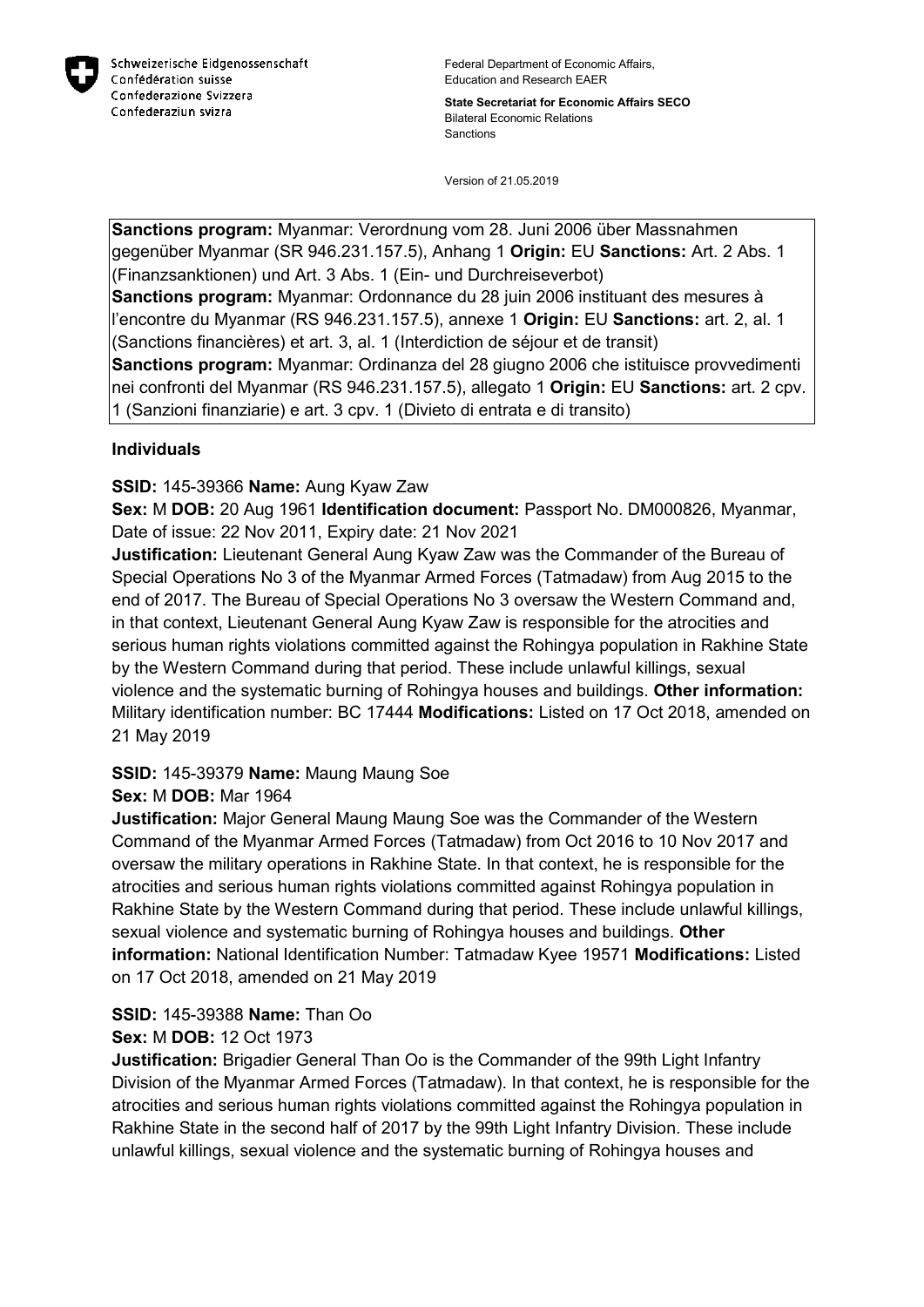buildings **Other information:** Military identification number: BC 25723 **Modifications:** Listed on 17 Oct 2018, amended on 21 May 2019

# **SSID:** 145-39394 **Name:** Aung Aung **Sex:** M

**Justification:** Brigadier General Aung Aung is the Commander of the 33rd Light Infantry Division of the Myanmar Armed Forces (Tatmadaw). In that context, he is responsible for the atrocities and serious human rights violations committed against the Rohingya population in Rakhine State in the second half of 2017 by the 33rd Light Infantry Division. These include unlawful killings, sexual violence and the systematic burning of Rohingya houses and buildings. **Other information:** Military identification Number: BC 23750 **Modifications:**  Listed on 17 Oct 2018, amended on 21 May 2019

# **SSID:** 145-39399 **Name:** Khin Maung Soe

#### **Sex:** M **DOB:** 1972

**Justification:** Brigadier General Khin Maung Soe is the Commander of the Military Operation Command 15, also sometimes known as the 15th Light Infantry Division, of the Myanmar Armed Forces (Tatmadaw), under which Infantry Battalion No 564 falls. In that context, he is responsible for the atrocities and serious human rights violations committed against the Rohingya population in Rakhine State in the second half of 2017 by the Military Operation Command 15, in particular by Infantry Battalion No 564. These include unlawful killings, sexual violence and the systematic burning of Rohingya houses and buildings. **Modifications:** Listed on 17 Oct 2018, amended on 21 May 2019

# **SSID:** 145-39403 **Name:** Thura San Lwin

# **Sex:** M **DOB:** 17 Mar 1959

**Justification:** Brigadier General Thura San Lwin was the Commander of the Border Guard Police from Oct 2016 until early Oct 2017. In that context, he is responsible for the atrocities and serious human rights violations committed against Rohingya population in Rakhine State by the Border Guard Police during that period. These include unlawful killings and systematic burning of Rohingya houses and buildings. **Modifications:** Listed on 17 Oct 2018, amended on 21 May 2019

#### **SSID:** 145-39408 **Name:** Thant Zin Oo **Sex:** M

**Justification:** Thant Zin Oo is the Commander of the 8th Security Police Battalion. In that context, he is responsible for the atrocities and serious human rights violations committed against Rohingya population in Rakhine State in the second half of 2017 by the 8th Security Police Battalion. The serious human rights violations include unlawful killings and systematic burning of Rohingya houses and buildings. Those violations were conducted in conjunction with and in direct support of the 33rd Light Infantry Division of the Myanmar Armed Forces (Tatmadaw) led by Brigadier General Aung Aung. Thant Zin Oo is therefore associated with listed person, Brigadier General Aung Aung. **Relation:** Associated with Aung Aung (SSID 145-39394) **Modifications:** Listed on 17 Oct 2018, amended on 21 May 2019

# **SSID:** 145-39980 **Name:** Ba Kyaw

# **Sex:** M

**Justification:** Ba Kyaw is a Staff Sergeant in the 564th Light Infantry Battalion (LIB) of the Myanmar Armed Forces (Tatmadaw). He committed atrocities and serious human rights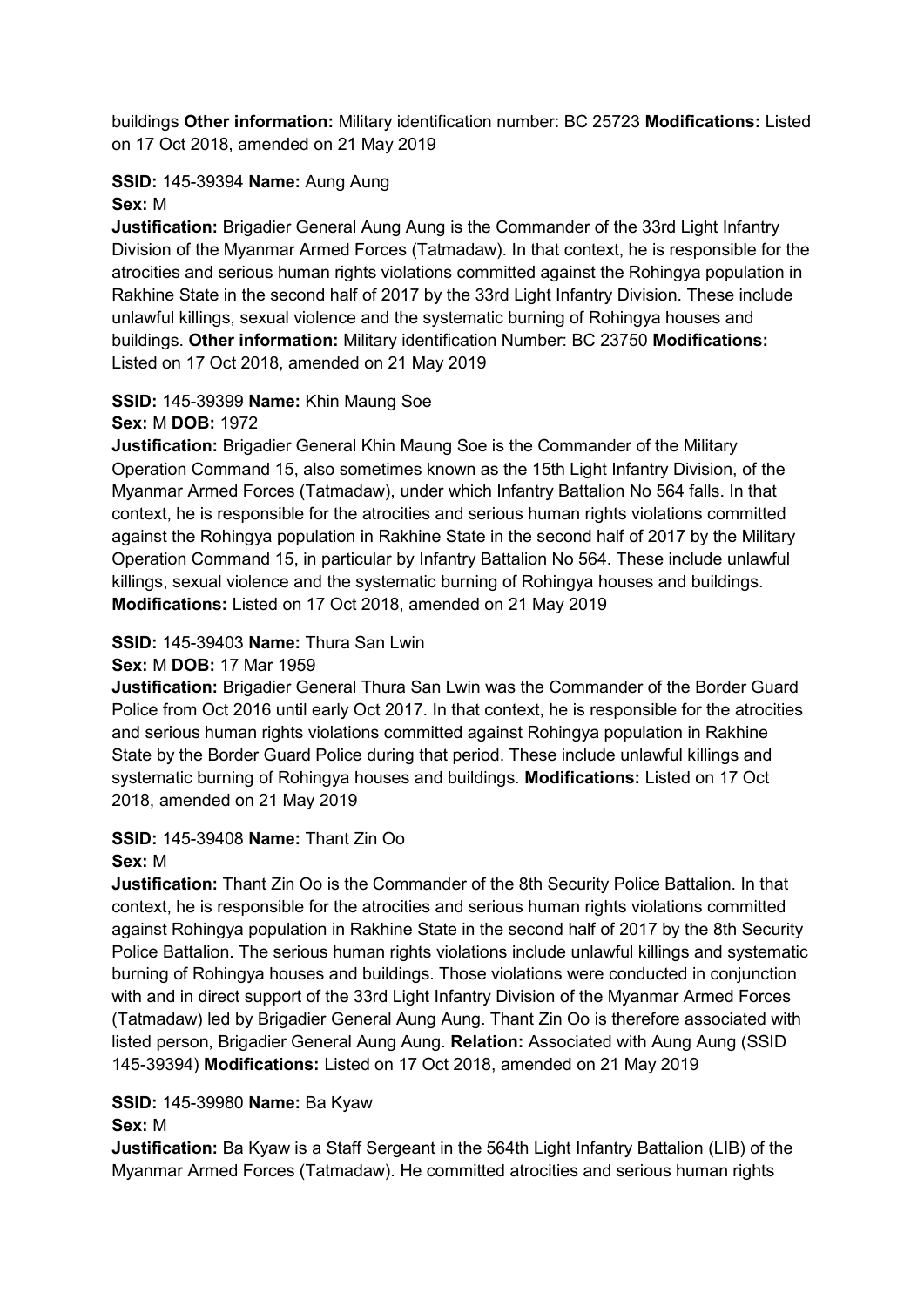violations, including murder, deportation and torture, against the Rohingya population in Rakhine State in the second half of 2017. In particular, he has been identified as one of the key perpetrators of the Maung Nu massacre on 27 Aug 2017. **Modifications:** Listed on 18 Jan 2019, amended on 21 May 2019

# **SSID:** 145-39984 **Name:** Tun Naing

#### **Sex:** M

**Justification:** Tun Naing is the Commanding Officer of the Border Guard Police (BGP) base in Taung Bazar. In that capacity, he is responsible for the atrocities and serious human rights violations against the Rohingya population in Rakhine State committed by the BGP in Taung Bazar before, around and after 25 Aug 2017, including forced detention, ill-treatment and torture. **Modifications:** Listed on 18 Jan 2019, amended on 21 May 2019

# **SSID:** 145-39988 **Name:** Khin Hlaing

# **Sex:** M **DOB:** 2 May 1968

**Justification:** Brigadier General Khin HLaing is the former Commander of the 99th Light Infantry Division (LID) and the current Commander of the North-eastern Command of the Myanmar Armed Forces (Tatmadaw). As the Commander of the 99th LID he oversaw military operations carried out in Shan State in 2016 and early 2017. In that context, he is responsible for the atrocities and serious human rights violations committed against ethnic minority villagers in Shan State in the second half of 2016 by the 99th LID. These include unlawful killings, forced detention and destruction of villages. **Modifications:** Listed on 18 Jan 2019, amended on 21 May 2019

#### **SSID:** 145-39993 **Name:** Aung Myo Thu **Sex:** M

**Justification:** Major Aung Myo Thu is the Field Unit Commander of 33rd Light Infantry Division (LID) of the Myanmar Armed Forces (Tatmadaw). As the Field Unit Commander of the 33rd LID he oversaw military operations carried out in Rakhine State in 2017. In that context, he is responsible for the atrocities and serious human rights violations committed against the Rohingya population in Rakhine State in the second half of 2017 by the 33rd LID. These include unlawful killings, sexual violence and forced detention. **Modifications:** Listed on 18 Jan 2019, amended on 21 May 2019

#### **SSID:** 145-39997 **Name:** Thant Zaw Win **Sex:** M

**Justification:** Thant Zaw Win is a Major in the 564th Light Infantry Battalion (LIB) of the Myanmar Armed Forces (Tatmadaw). In that capacity, he oversaw military operations carried out in Rakhine State and is responsible for the atrocities and serious human rights violations committed against the Rohingya population in Rakhine State by the 564th LIB, notably in and around Maung Nu village on 27 Aug 2017. These include unlawful killings, sexual violence and systematic burning of Rohingya houses and buildings. **Modifications:** Listed on 18 Jan 2019, amended on 21 May 2019

#### **SSID:** 145-40001 **Name:** Kyaw Chay **Sex:** M

**Justification:** Kyaw Chay is a Corporal in the Border Guard Police (BGP). He was formerly based in Zay Di Pyin and was the Commanding Officer of the BGP base in Zay Di Pyin in the period around 25 Aug 2017 when a series of human rights violations were committed by